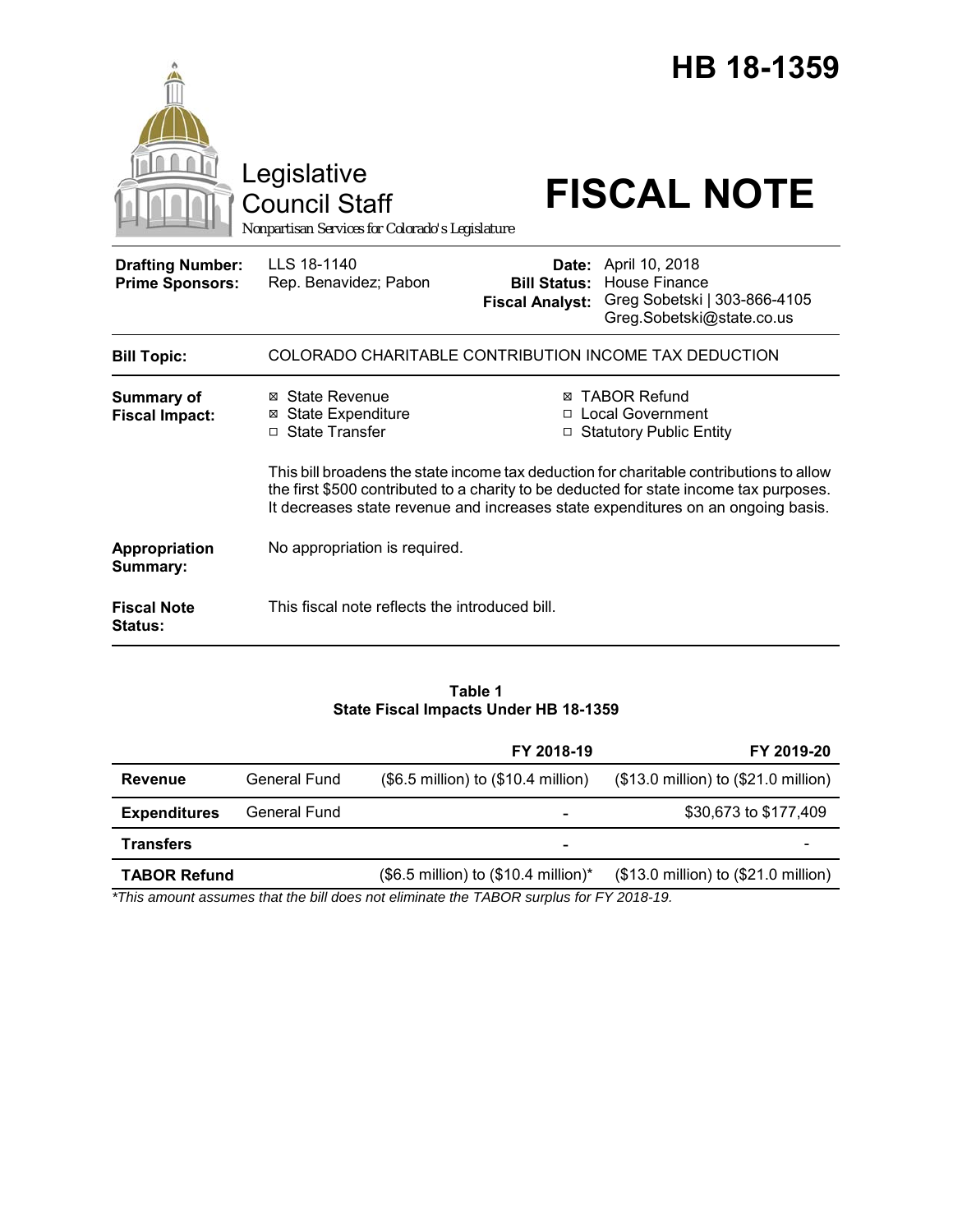April 10, 2018

### **Summary of Legislation**

Under current law, taxpayers who take the standard deduction on their federal tax return are able to claim a state income tax deduction for contributions to qualifying charities that exceed \$500. Beginning in tax year 2019, this bill removes the \$500 threshold, allowing all taxpayers who take the federal standard deduction to additionally deduct all of their qualifying charitable contributions.

The Colorado income tax is based on federal taxable income. Taxpayers who claim itemized deductions on their federal tax return are able to deduct contributions to qualifying charities. These deductions carry through to the state level under current law.

## **Background and Assumptions**

**Current law deduction.** The state deduction for charitable contributions was claimed on 155,704 tax returns for tax year 2015, the most recent year for which data are available. In total, \$243.2 million was deducted from taxable income, representing an average of \$2,062 in charitable contributions per taxpayer taking the deduction, of which \$1,562 was deductible. This population is assumed to grow consistent with the state's population and reach 164,600 taxpayers in 2019.

**Tax Cuts and Jobs Act (TCJA).** President Trump signed the TCJA into law in December 2017. The TCJA expands the federal standard deduction and makes changes to a number of the federal itemized deductions. It is expected to cause certain taxpayers who would otherwise have itemized deductions on their federal tax return to take the standard deduction instead.

Migration of taxpayers who had previously itemized deductions to the federal standard deduction will increase the revenue loss attributable to the state charitable contributions deduction. However, these impacts are assumed to occur as a result of the TCJA regardless of whether this bill is adopted. Therefore, they are not identified as impacts of this bill in this fiscal note.

**Affected populations.** This bill is expected to allow new or expanded state income tax deductions to four groups of taxpayers:

- taxpayers who previously took the federal standard deduction and claimed the current law charitable contributions deduction because they donated more than \$500 to charity;
- taxpayers who previously itemized deductions of at least \$500 for charitable contributions but who are expected to take the federal standard deduction and the state income tax deduction beginning in 2018 under current law as a result to changes in federal tax policy under the TCJA;
- taxpayers who previously itemized deductions of less than \$500 for charitable contributions but who are expected to take the federal standard deduction beginning in 2018 under current law as a result of the TCJA; and
- taxpayers who previously took the federal standard deduction but who did not take the current law state charitable contributions deduction because they donated less than \$500 to charity.

**Range of impacts.** Based on academic studies, 55 percent of households are assumed to donate money to charity each year. Households not captured in the first three population groups are assumed to fall under the fourth group. Actual data are not available regarding these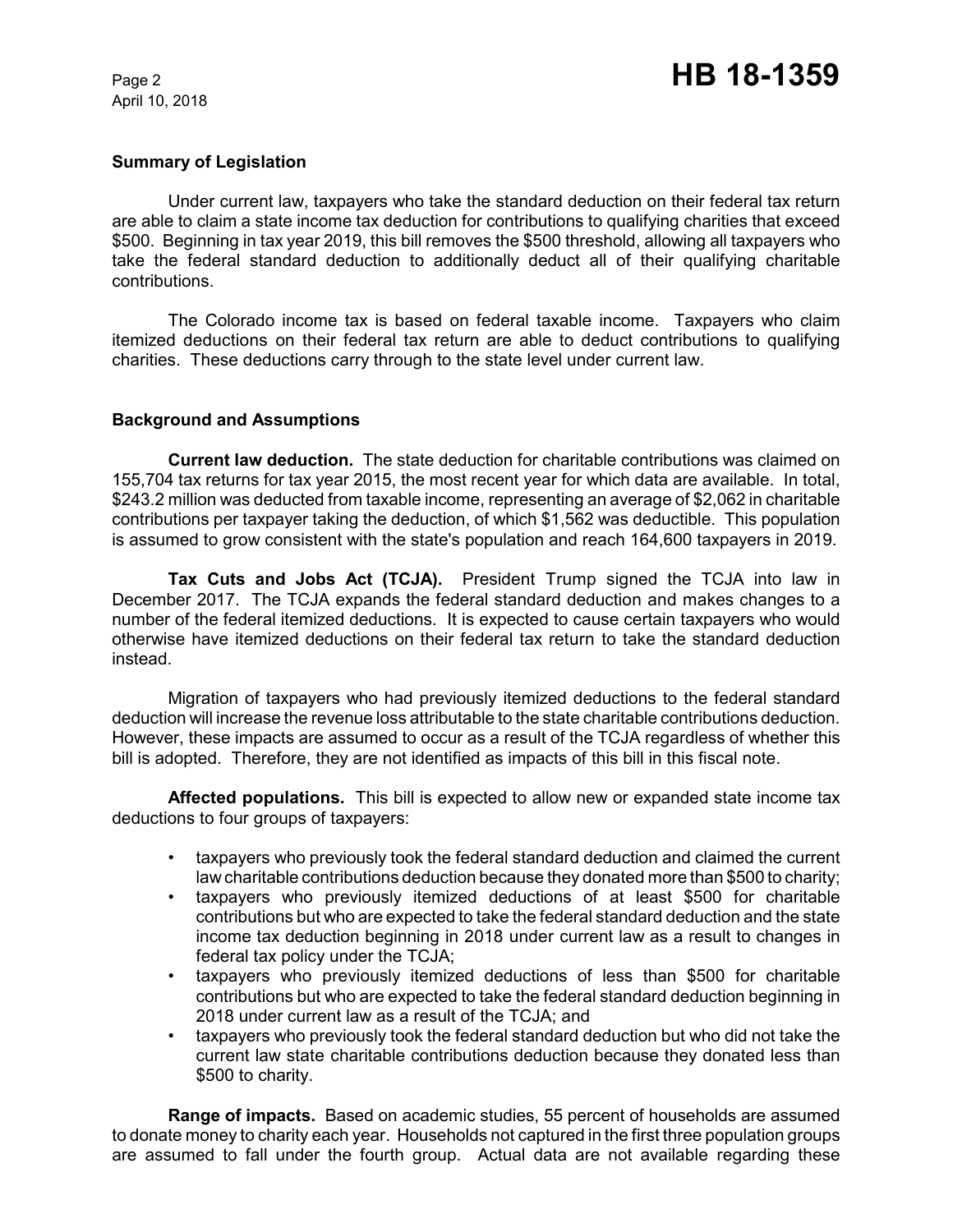households' charitable contributions, and this fiscal note assumes that these households each contribute \$250 annually. It is unclear whether taxpayers with this volume of contributions will utilize the deduction in this bill, as the deduction allows them a relatively small tax benefit (up to \$23.15). Accordingly, this fiscal note presents a range of possible revenue impacts. In the lower bound estimate, none of the taxpayers in the fourth group take the deduction. In the upper bound estimate, all of them do.

The four populations are summarized in Table 2. All population estimates were based on actual taxpayer data for tax year 2015 and are increased by actual and forecast Colorado population growth.

|                                                                                                                                                | Number of<br><b>Taxpayers</b> | Average<br><b>Deduction</b> | Average<br>Tax Impact | <b>Total</b><br><b>Tax Impact</b> |
|------------------------------------------------------------------------------------------------------------------------------------------------|-------------------------------|-----------------------------|-----------------------|-----------------------------------|
| Took standard deduction and claimed state<br>charitable contribution deduction before TCJA                                                     | 164,600                       | \$500                       | \$23.15               | $($3.8 \text{ million})$          |
| Had previously itemized; expected to take<br>standard deduction and claim state charitable<br>contribution deduction under TCJA                | 311,300                       | \$500                       | \$23.15               | $($7.2 \text{ million})$          |
| Had previously itemized; expected to take<br>standard deduction under TCJA and state<br>charitable contribution deduction under<br>HB 18-1359  | 118,000                       | \$345                       | \$15.97               | $($1.9$ million)                  |
| <b>Total - Lower Bound Estimate</b>                                                                                                            | 594,000                       | \$469                       | \$21.73               | (\$12.9 million)                  |
| Took standard deduction but not state charitable<br>contribution deduction; expected to take state<br>charitable contribution under HB 18-1359 | 688,900                       | \$250                       | \$11.58               | (\$8.0 million)                   |
| <b>Total - Upper Bound Estimate</b>                                                                                                            | 1,282,800                     | \$352                       | \$16.28               | (\$20.9 million)                  |

## **Table 2 2019 Taxpayer Impacts Under HB 18-1359**\*

*\* Totals may not sum due to rounding. Table captures only taxpayer impacts attributable to HB 18-1359; the full amount of deductions is not presented. Impacts presented on a tax year basis; Table 1 presents tax year impacts accrued to the appropriate fiscal years.*

**Taxpayers induced to claim the deduction.** As shown in Table 2, a portion of the taxpayer population affected in this bill is assumed to take the state charitable contributions deduction under current law and the TCJA. While the value of the deduction is increased for these taxpayers, administration of their tax deductions under the bill is not expected to increase workload relative to current law.

The remainder of the population is assumed to be induced to claim the deduction as a result of this bill. These taxpayers donate less than \$500 in annual charitable contributions and are therefore unable to claim the state deduction under current law. Under the lower bound estimate, this population is limited to 118,000 taxpayers in tax year 2019. Under the upper bound estimate, this population is estimated at 806,800 taxpayers in tax year 2019. This discrepancy drives the range of possible expenditure impacts of this bill.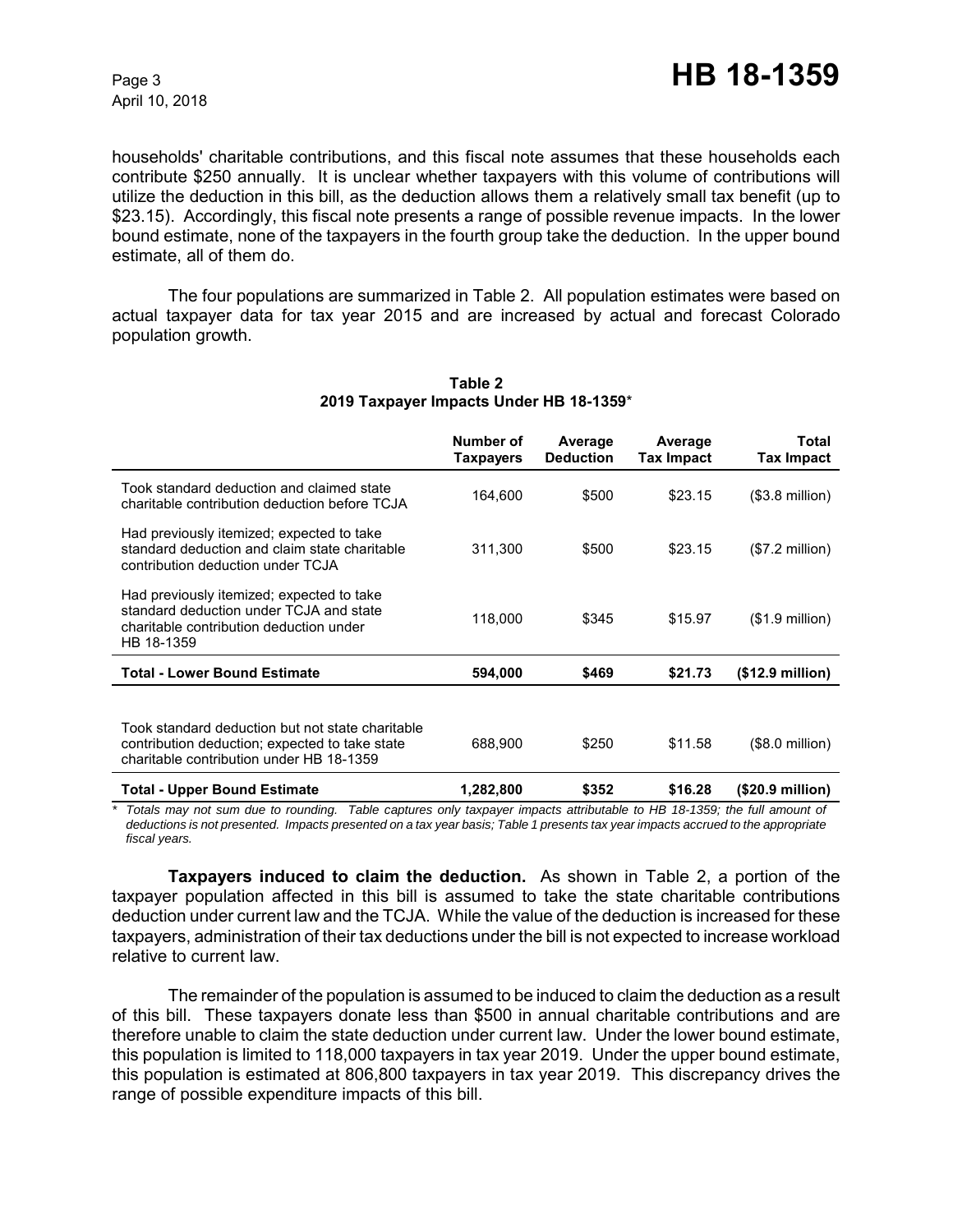April 10, 2018

### **State Revenue**

This bill is expected to reduce General Fund income tax revenue by between \$6.5 million and \$10.4 million in FY 2018-19, and by between \$13.0 million and \$21.0 million in FY 2019-20 and subsequent fiscal years. The amount for FY 2018-19 represents a half-year impact for tax year 2019. Upper bound estimates assume that all eligible taxpayers will take the deduction. Lower bound estimates assume that eligible taxpayers with less than \$500 in annual charitable contributions who do not currently deduct their contributions at the federal or state level will not do so under the bill due to its relatively small tax benefit. Details regarding taxpayer populations and tax impacts are presented in the Background and Assumptions section of this fiscal note.

# **TABOR Refund**

This bill reduces state revenue from income taxes, which will reduce the amount of money required to be refunded under TABOR by between \$6.5 million and \$10.4 million for FY 2018-19 and by between \$13.0 million and \$21.0 million in FY 2019-20. Since the bill reduces General Fund revenue and the refund obligation by equal amounts, there is no net impact on the amount of money available in the General Fund for the budget. However, the bill will reduce money for the General Fund budget in the future during years when the state does not collect revenue above the TABOR limit. State revenue subject to TABOR is not estimated for years beyond FY 2019-20.

This fiscal note assumes that the bill does not eliminate the FY 2018-19 TABOR surplus anticipated in the March 2018 Legislative Council Staff forecast. Based on the forecast, if the bill reduces state revenue subject to TABOR by more than \$8.4 million in FY 2018-19, the following impacts will occur:

- no TABOR refund obligation will be set aside in FY 2018-19 for refunds in FY 2019-20;
- \$21.8 million currently set aside in the General Fund to pay future TABOR refunds will not be spent to offset the state's obligation for local government reimbursements for senior and disabled veteran property tax exemptions in FY 2020-21; and
- the conservation easement income tax credit will not become partially refundable in tax year 2019, offsetting the income tax revenue reduction in this bill by \$2.5 million in each of FY 2018-19 and FY 2019-20.

# **State Expenditures**

This bill is expected to increase General Fund expenditures by between \$30,673 and \$177,403 in FY 2019-20 and by similar amounts in subsequent fiscal years. State expenditures are summarized in Table 3 and described below.

|                                         | FY 2018-19               | FY 2019-20            |
|-----------------------------------------|--------------------------|-----------------------|
| <b>Department of Revenue</b>            |                          |                       |
| Document Management and Postage         | $\overline{\phantom{0}}$ | \$26,333 to \$173,069 |
| <b>Computer Programming and Testing</b> | $\overline{\phantom{0}}$ | \$4.340               |
| <b>Total Cost</b>                       | \$0                      | \$30,673 to \$177,409 |

### **Table 3 Expenditures Under HB 18-1359**